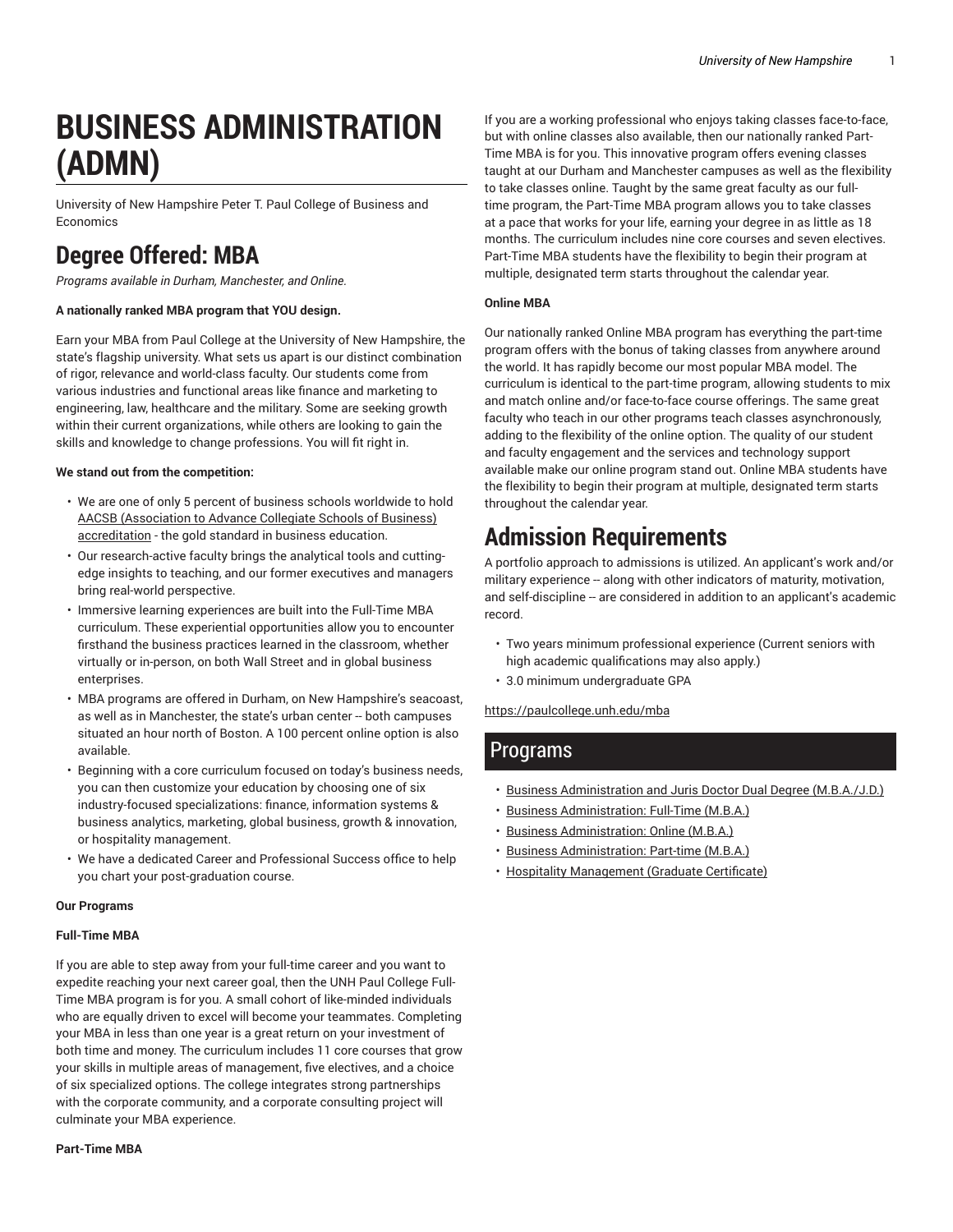## Courses

# **Administration (ADMN)**

### **ADMN 801 - The U.S. Healthcare System Credits:** 3

This course focuses on the Organization, financing, and delivery of healthcare in the U.S. It contrasts the private and public sectors and examines the effects of market competition and government regulation. It examines the ways that medical providers are paid, and explores the major issues currently facing physicians, hospitals, and the pharmaceutical industry. It also discusses several potential small-scale and large-scale reforms to the U.S. healthcare system and evaluates their likely effects on healthcare spending, quality of care, and access to care. **Equivalent(s):** HDS 801

**Grade Mode:** Letter Grading

### **ADMN 827 - Hospitality Operations & Financial Metrics Credits:** 3

This course applies principles of organization, management and decision models to the challenges of hospitality operations. These include problem-solving techniques related to planning, staffing, communications, and operations. Topics: hospitality systems thinkingservice design; service product lifecycle evolution and development; hospitality organizational structure and service system procedures; integrated hospitality operational diagnostics; and operational performance metrics. Students apply this knowledge in a simulated hotel environment, taking the Certified Hotel Industry Analyst (CHIA) exam to receive CHIA designation.

**Grade Mode:** Letter Grading

### **ADMN 828 - Hospitality Asset and Financial Management Credits:** 3

Asset management involves managing the business investment to achieve ownership's specific objectives. Students learn to administer/ renegotiate management contracts, real estate development processes, evaluate capital expenditures/manage their execution, monitor expenses to reduce costs, and different valuation methods in the hospitality industry. Students learn to benchmark a property's revenue and expense performance against the market, perform asset risk analyses under current market conditions, and evaluate various refinancing opportunities to reduce debt costs or free up capital for other uses. Prereq: ADMN 930. **Grade Mode:** Letter Grading

### **ADMN 829 - Corporate Financial Strategy Credits:** 3

Analytical tools and practical skills for recognizing and solving complex problems of business finance. This course covers the major decisionmaking areas of managerial finance and some selected topics in financial management such as real options, leasing, mergers and acquisitions, corporate re-organizations, financial planning, and working-capital management. Prereq: ADMN 930.

**Grade Mode:** Letter Grading

### **ADMN 830 - Investments Credits:** 3

This course covers several topics related to investing, including asset pricing models, efficient models, efficient markets, portfolio theory, stock analysis and valuation, fixed income securities, and derivatives. Prereq: ADMN 930.

**Grade Mode:** Letter Grading

### **ADMN #832 - Exploration in Entrepreneurial Management Credits:** 3

Examination of the management of change and innovation especially the role of entrepreneur in managing new ventures. Uses case analysis, guest speakers, and business plan preparation to study the characteristic behavioral, organizational, financial, and market problems of entrepreneurs and new enterprises.

**Grade Mode:** Letter Grading

### **ADMN 834 - Private Equity/Venture Capital**

### **Credits:** 3

Covers the financial aspects of new venture creation. Early stage private equity market and mechanisms available for financing the entrepreneurial venture, from seed and startup financing to initial public offering. Includes financing stages from both entrepreneur's and the investor's perspective. Focus on U.S., Europe, and Asian markets. Pre- or Co-req: ADMN 930.

**Grade Mode:** Letter Grading

### **ADMN 835 - Financial Institutions**

### **Credits:** 3

Examination of financial institutions and markets. Emphasis on how institutions create, value, the regulatory environment under which they operate, and the role of risk management. Prereq: ADMN 930 or consent of instructor.

**Grade Mode:** Letter Grading

### **ADMN 840 - International Business**

### **Credits:** 3

Issues and problems confronting managers in the international economy. Emphasis on problems of working across national borders rather than on those encountered within the framework of different national economies, cultures, and institutions for managers working in a multinational enterprise. Prereq: ADMN 970.

**Grade Mode:** Letter Grading

### **ADMN 841 - International Management Credits:** 3

Develops an understanding of international business from the point of view of management and leadership, human resource management, and organizational structure and change. Emphasis on cultural impact on management thinking and business practice and on skills for managing effectively in international and multicultural environments. Prereq: ADMN 912.

**Grade Mode:** Letter Grading

### **ADMN 842 - Project Management**

### **Credits:** 3

Project management is the discipline of using established principles, procedures and policies to successfully manage a project from conception through completion. Project management techniques improve cost and schedule predictability and the quality of project results, and expertise in project management is a recognized source of competitive advantage. This course will provide student with an understanding of, an opportunity to develop skills in project management through readings, case studies, individual assignments, and a team project.

**Grade Mode:** Letter Grading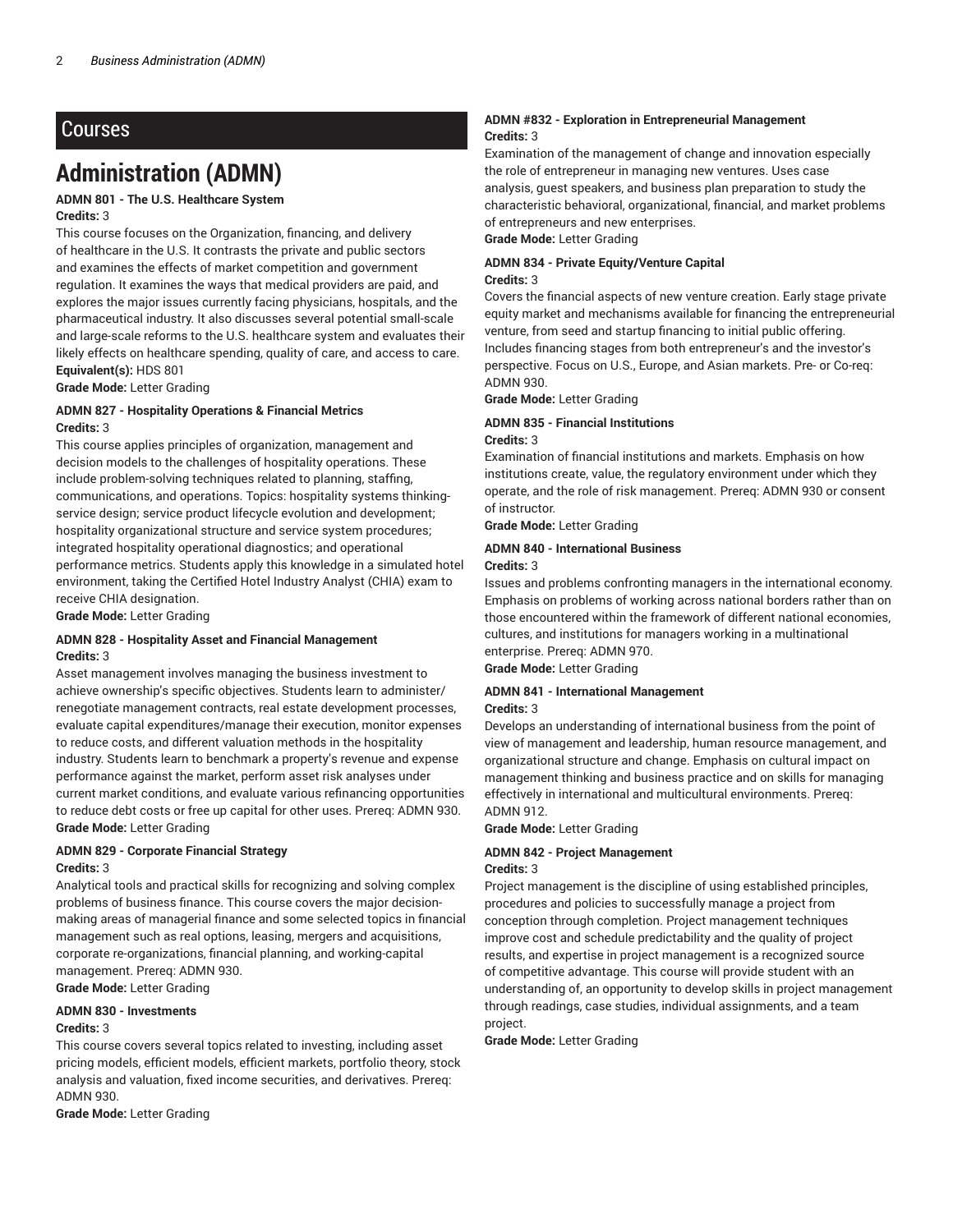### **ADMN 845 - Supply Chain Management Credits:** 3

The purpose of this course is to learn how to design, plan, and operate supply chains for competitive advantage; to develop an understanding of how the key drivers of supply chain operations (inventory, transportation, information, and facilities) can be used to improve performance; and to develop knowledge of logistics and supply chain methodologies and the managerial context in which they are used. Pre- or Co-req: ADMN 940. **Grade Mode:** Letter Grading

### **ADMN 846 - International Financial Management Credits:** 3

Financial management problems facing multinational firms. Focus is on identifying and managing foreign exchange rate exposures and making financial decisions in a global context. Prereq: ADMN 930. **Grade Mode:** Letter Grading

### **ADMN 847 - Human Resource Management**

### **Credits:** 3

This course will explore key human resource management functions and the strategic role human resources play in maximizing the value of the workforce. Managing talent is a responsibility of every manager, in partnership with HR, and vital to organizational success. The course addresses concepts from an HR perspective, considering HR systems and practices, and drawing on examples from the field of Hospitality Management.

**Grade Mode:** Letter Grading

### **ADMN 852 - Marketing Research**

### **Credits:** 3

Focuses on identification of research questions and objectives as well as collection and analysis of data to improve marketing decision making. Covers qualitative and quantitative methods, internal and external secondary data, sampling, analytical methods, and reporting. **Grade Mode:** Letter Grading

### **ADMN 858 - Revenue Management and Pricing Strategies Credits:** 3

Revenue management is increasingly important in hospitality management. This course is for those interested in learning more about formulating tactics and strategies to maximize revenues for their organizations. The course will prepare students for roles responsible for financial performance and operation. Topics include history of revenue management, reservation systems, forecasting demand, inventory control, cost analysis, pricing strategy, channel management, revenue management tactics (i.e., overbook, discount allocation, and demand management and applications). Appropriate for any business application. Prereq: ADMN 960.

**Grade Mode:** Letter Grading

### **ADMN #859 - Managing Technological Innovations Credits:** 3

This course explores the formulation of technological innovation strategy by using case-based examples and technological frameworks to identify industry- and firm-level patterns of innovation and organizational characteristics that promote innovativeness. Prereq: Two core ADMN 900 level courses.

**Grade Mode:** Letter Grading

### **ADMN 860 - International Marketing Credits:** 3

This course examines marketing practices in a global environment. The course assumes familiarity with marketing management and utilizes this as a base to develop insights and understanding in an international context. Special emphasis is placed on how to develop global marketing strategies, adaptation of marketing execution (communications, products, pricing, channels), and multinational and global structuring of the marketing and sales organization. Pre- or Coreq: ADMN 960. **Grade Mode:** Letter Grading

### **ADMN 863 - Marketing Analytics**

### **Credits:** 3

Marketing Analytics is the art and science of developing and utilizing quantitative marketing decision models to plan, implement, and analyze marketing strategies and tactics. The course is primarily designed for graduate students who have already acquired basic data analysis skills as well as principles of marketing. Using marketing cases and related exercises tied to Marketing Engineering for Excel (ME-EL), students will develop marketing plans in various decision contexts. Specifically, this course will introduce a wide variety of quantitative models to improve marketing decision making in such areas as market response, customer segmentation/targeting, product/brand positioning, new product development, and allocation of marketing mix expenditures. Prereq: ADMN 960.

**Grade Mode:** Letter Grading

### **ADMN 864 - New Product Development Credits:** 3

Provides a practical introduction to the process of designing and marketing new products. Covers the major phases of market-focused product development from idea to launch, including opportunity identification and market definition, customer research and product concept development, pre-marketing testing and launch marketing. Presents proven approaches and techniques used in new product development. Allows student teams to apply lessons to the development and testing of new product concepts. Pre- or Co-req: ADMN 960. **Grade Mode:** Letter Grading

### **ADMN 865 - Digital Marketing**

### **Credits:** 3

As technology has changed, so have the ways consumers acquire information about goods and services. Marketers must be able to engage with their customers via a variety of digital platforms. This course develops the digital marketing skills that will enable success in today's marketing environment. We cover a number of topics including (but not limited to) website and search engine optimization, email marketing, social media, paid search, mobile marketing, customer persona development, and influencer marketing. **Grade Mode:** Letter Grading

# **ADMN 872 - Predictive Analytics**

### **Credits:** 3

This course will focus on modern predictive analytic techniques. Each module is designed to introduce a set of statistical techniques and their application to real data from various business fields. The course will focus on 4 broad topics 1) Finding the most appropriate model for the data, 2) selecting optimal set of predictors, 3) reducing dimensionality of the data, 4)improving prediction performance. Programming using R, open source software, is fundamental to the course. Prereq: ADMN 950 or permission.

**Mutual Exclusion:** No credit for students who have taken DATA 822. **Grade Mode:** Letter Grading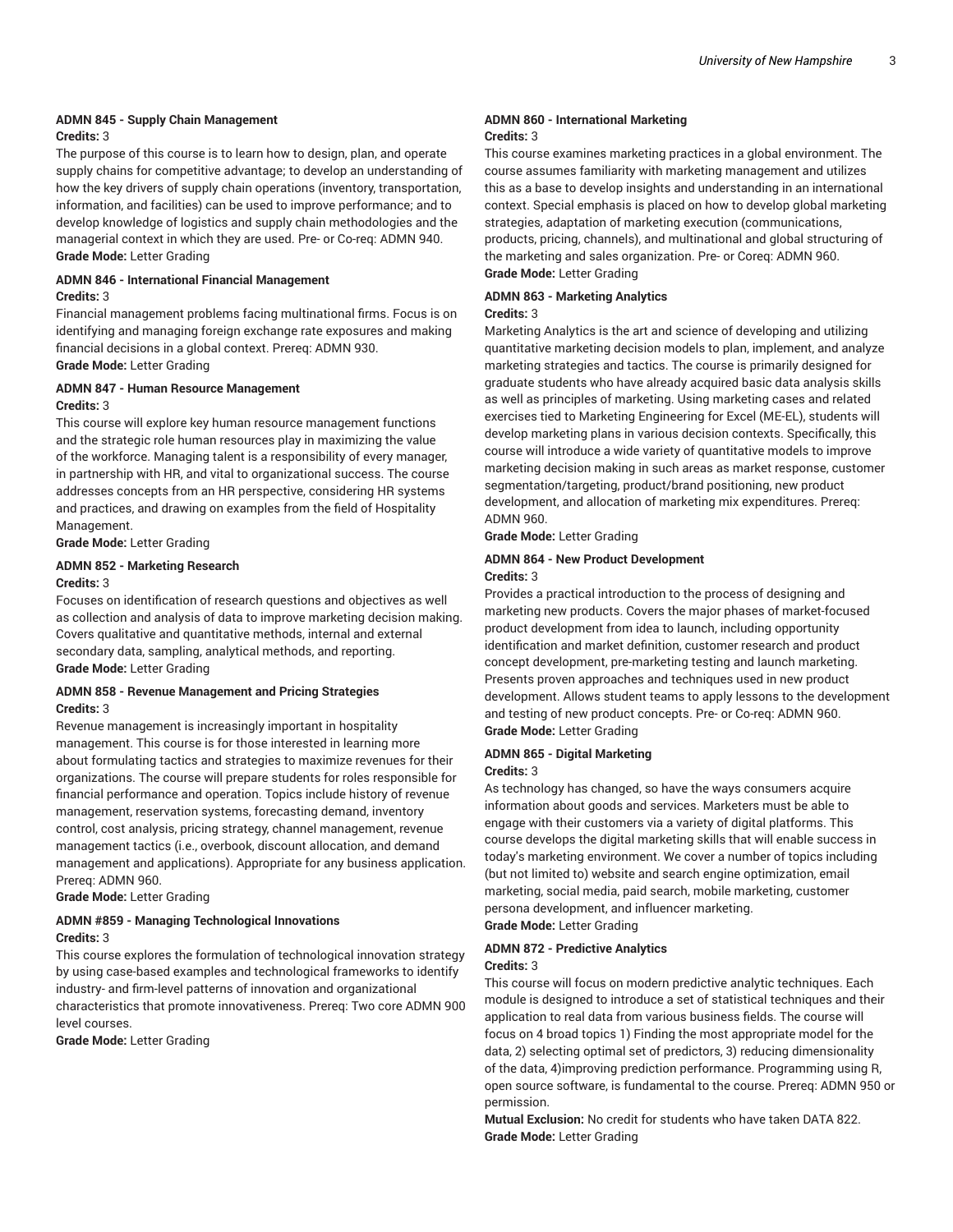### **ADMN 873 - Data Management and Visualization**

### **Credits:** 3

With improvements in computing technology and the ability to generate/ collect vast amounts of data, many organizations are quickly finding themselves data rich yet information poor. The goal of this course is to expose students to techniques and technologies that will enable them to become key players in helping organizations transform unstructured and structured data from various sources including, social media, the web, databases and archival data, into meaningful and insightful information facilitating effective decision making. Prereq: ADMN 926 or permission. **Grade Mode:** Letter Grading

### **ADMN 875 - Prescriptive Analytics**

### **Credits:** 3

This course is concerned with the final frontier of business analytics, and develops student knowledge of the uses of descriptive statistics and forecasts to find and suggest optimal courses of action, focusing on the development and use of optimization and Monte-Carlo simulation models for making quantitative business decisions. Optimization topics include linear and mixed-integer programming, network flow optimization, and nonlinear optimization. Application areas include operations & supply chain management, marketing, and finance. Prereq: ADMN 950. **Grade Mode:** Letter Grading

### **ADMN 882 - Managing Growth and Innovation Credits:** 3

This course deals with central concepts and applications at the intersection of technological innovation, organizational growth, and corporate entrepreneurship or intrapreneurship. Building an organization to achieve high growth and successfully and repeatedly bring innovations to market is a daunting managerial challenge. The first part of the course examines why it is so challenging to maintain sustained growth in disruptive environments. In the second part, the course takes a look at technological innovation as a lever that can help firms achieve sustained growth, by providing a number of applied tools, frameworks, and practices mangers can use to manage growth and innovation in their organizational contexts.

**Grade Mode:** Letter Grading

### **ADMN #888 - Strategic Pricing**

### **Credits:** 3

The overall objective of this course is to provide students with the know-how and tools to make pricing decisions that align with the firm's strategy, drive profitability, and lead to sustainable competitive advantage. This course focuses on thoroughly understanding and articulating the monetary and psychological value drivers of the firm's value proposition, applying appropriate monetary equivalents, and successfully communicating these to the purchaser. Rather than seeking to "optimize" prices for the short run, this course takes a longer-term view of managing markets strategically. Prereq: ADMN 960. **Grade Mode:** Letter Grading

### **ADMN 898 - Topics**

### **Credits:** 3

Special Topics; may be repeated. Pre- and co-requisite courses vary. Please consult time and room schedule for the specific 898 topics section you are interested in for details.

**Repeat Rule:** May be repeated up to 4 times. **Grade Mode:** Letter Grading

### **ADMN 901 - PAUL Assessment of MBA Core Knowledge Credits:** 0

One of the learning objectives in the MBA Program is that all students will graduate with an understanding of these core knowledge assembled from various disciplines that contribute courses to the program. We assess the learning as part of our Assurance of Learning Program. This zero credit course provides an administrative mechanism for accomplishing this goal.

**Grade Mode:** Graduate Credit/Fail grading

### **ADMN 902 - MBA Internship I**

### **Credits:** 2

The internship provides an opportunity for MBA students to gain business experience in a professional setting, applying their coursebased learning to challenges in a business or non-profit enterprise. Students explore the relationship between theory and practice while completing at least 250 hours of time on site. Required of all full-time MBA students. The internship is normally completed in E-Term V. Cr/F. **Repeat Rule:** May be repeated for a maximum of 4 credits. **Grade Mode:** Graduate Credit/Fail grading

### **ADMN 903 - MBA Internship II Credits:** 1

The internship provides an opportunity for MBA students to gain business experience in a professional setting, applying their coursebased learning to challenges in a business or non-profit enterprise. Students explore the relationship between theory and practice while completing at least 250 hours of time on site. Required of all full-time MBA students. The internship is normally completed in E-Term V. Cr/F. **Repeat Rule:** May be repeated up to 1 time.

**Grade Mode:** Graduate Credit/Fail grading

### **ADMN 905 - Corporate Consulting Project I Credits:** 3

Designed to enhance student's field and research experience. Students work with faculty and Corporate Roundtable members on projects that apply and integrate concepts learned in class. **Grade Mode:** Letter Grading

# **ADMN #906 - Corporate Consulting Project II**

### **Credits:** 3

Designed to enhance student's field and research experience. Students work with faculty and Corporate Roundtable members on projects that apply and integrate concepts learned in class. **Grade Mode:** Letter Grading

### **ADMN 912 - Managing Yourself & Leading Others Credits:** 3

Uses the evidence from behavioral science to develop an understanding of individual and work group dynamics in relation to personal and group effectiveness in diverse organizations. Case studies, group projects and personal application will provide students with the opportunity to put theory into practice as they learn to understand individual differences, lead teams, enhance their personal influence, and plan to lead employees, teams and organizations during times of rapid change. **Grade Mode:** Letter Grading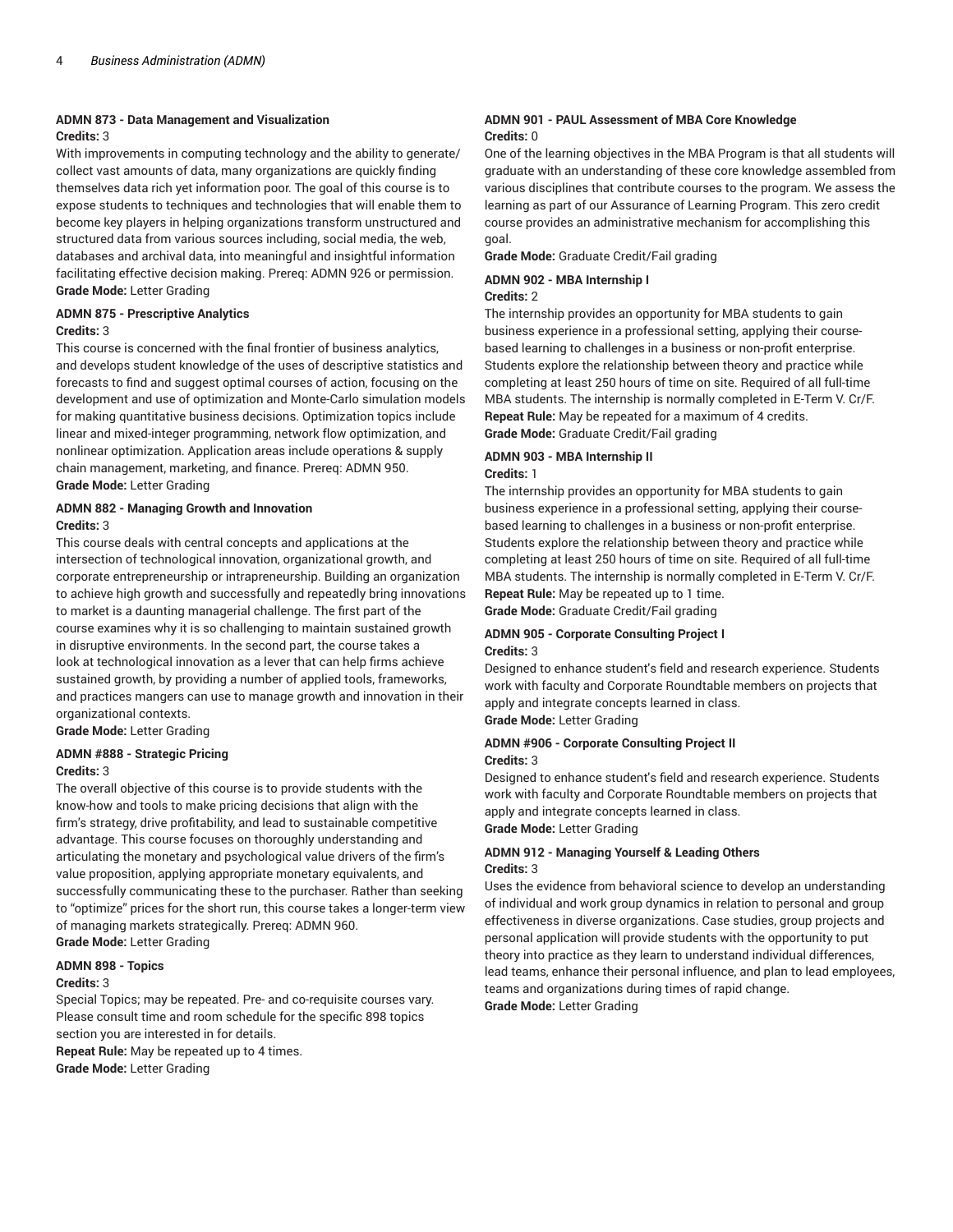### **ADMN 919 - Accounting/Financial Reporting, Budgeting, and Analysis Credits:** 3

An introduction to the preparation and interpretation of financial information, with emphasis on the use of accounting information for management decision-making. It highlights the guiding principles by which accounting reflects the underlying economic events. It also focuses on reporting and measurement issues that help managers make better decisions.

**Grade Mode:** Letter Grading

### **ADMN 926 - Leveraging Technology for Competitive Advantage Credits:** 3

Building competitive advantage depends on a company's ability to strategically and tactically manage its information systems. Information technology is quickly expanding its importance in the business models and operations of companies. Managers in today's world depend on accurate, accessible and useful information to make decisions. The course provides the student with an understanding of the strategic role of information technology and its use within the enterprise to creative sustainable competitive advantage for the organization.

**Grade Mode:** Letter Grading

### **ADMN 930 - Financial Management/Raising and Investing Money Credits:** 3

Focuses on financial decision making to maximize shareholder value. Course concepts are integrated into the standard theories of risk and return, valuation of assets and market efficiency and risk management. Students are expected to develop dexterity with financial decision tools and models, the quantitative elements of this course. Prereq: ADMN 919. Pre or Coreq: ADMN 970.

**Grade Mode:** Letter Grading

### **ADMN 940 - Managing Operations Credits:** 3

This course provides a foundation for dealing with managerial decisions about technology and operations issues. Based on the premise that the technology and operations can be a significant source of competitive advantage for a firm. Prepares students to identify and implement operating improvements that directly affect firm performance. Prereq: ADMN 950.

**Grade Mode:** Letter Grading

### **ADMN 950 - Data Driven Decisions Credits:** 3

Introduction to the basics of applied statistics for decision-making and for assessing risk and uncertainty. The course will mainly cover the broadly defined subjects of descriptive statistics, probability, decision trees, random variables, random sampling, hypothesis testing for continuous/categorical data and regression analysis/model building. Course delivery will be a mix of lectures, hands-on problem solving and data-driven case discussions led by students.

**Grade Mode:** Letter Grading

### **ADMN 952 - Organizations, Leadership, and Environments Credits:** 3

Examines both private and public institutions as open systems whose effectiveness depends on the design of internal structures and cultures to fit external demand, opportunities and threats. Develops students' analytic and diagnostic skills as designers of ethical and socially responsible organizations. Prereq: ADMN 912. **Grade Mode:** Letter Grading

### **ADMN 953 - The Social Power of Leadership in the 21 Century Credits:** 3

The goal of this cross-disciplinary course is to develop students' deep understanding of the dynamic, mutually reinforcing power of leadership follower relations in modern organizations - including both toxic and beneficial processes and outcomes. Readings draw on the literatures from business, social sciences, and philosophy to illuminate the complexities of leading in 21st century corporations, public service organizations, institutions of higher learning, and government agencies. A diverse cross-section of students from doctoral and master level programs across all UNH schools, colleges, and departments participate in the course in order to most broadly examine how the leader-follower relationship can succeed or fail in its pursuit of organizational strategies and objectives.

**Grade Mode:** Letter Grading

### **ADMN #956 - Managerial Decision Making Credits:** 3

The use of quantitative information as an aid in the decision making process. A thought process and an approach to the analysis of, and providing recommendations for, a complex decision making situation. The course is a combination of a lecture, class discussion, problem solving, project presentations and "unstructured" decision making problem approach. Prereq: ADMN 926; ADMN #956 can be taken concurrently with ADMN 926.

**Grade Mode:** Letter Grading

### **ADMN 960 - Marketing/Building Customer Value Credits:** 3

Serves as the core marketing course in the MBA program. Provides an introduction and overview to the theory and practice of marketing. Explores the theory and applications of marketing concepts through a mix of cases, discussions, lectures, guest speakers, individual assignments, simulations, and group projects. Focuses on understanding and building customer value in consumer, business-to-business, and services settings. Examines strategic marketing elements (segmentation, targeting, positioning), as well as executional elements (pricing, channels, promotion, and value proposition).

**Grade Mode:** Letter Grading

### **ADMN 970 - Economics of Competition**

### **Credits:** 3

A study of economic principles useful to business managers. Microeconomic topics include market behavior, economic costs, and economic decision-making. Macroeconomic topics include macroeconomics performance, financial markets, international trade and finance, and monetary and fiscal policy. **Grade Mode:** Letter Grading

### **ADMN 982 - Creating Winning Strategies Credits:** 3

A "capstone" course, focused on industries, companies, and other organizations in operation, and studied through the role of the strategic manager and case examples, with emphasis on integration of materials covered in prior courses, providing students with synergistic knowledge and a "strategy tool kit" to help achieve organizational purpose, excellence, and competitive advantage. Prereq: ADMN 912, ADMN 919, ADMN 930, ADMN 950, ADMN 960, ADMN 970. Prereq or Coreq: ADMN 926 and ADMN 940. **Grade Mode:** Letter Grading